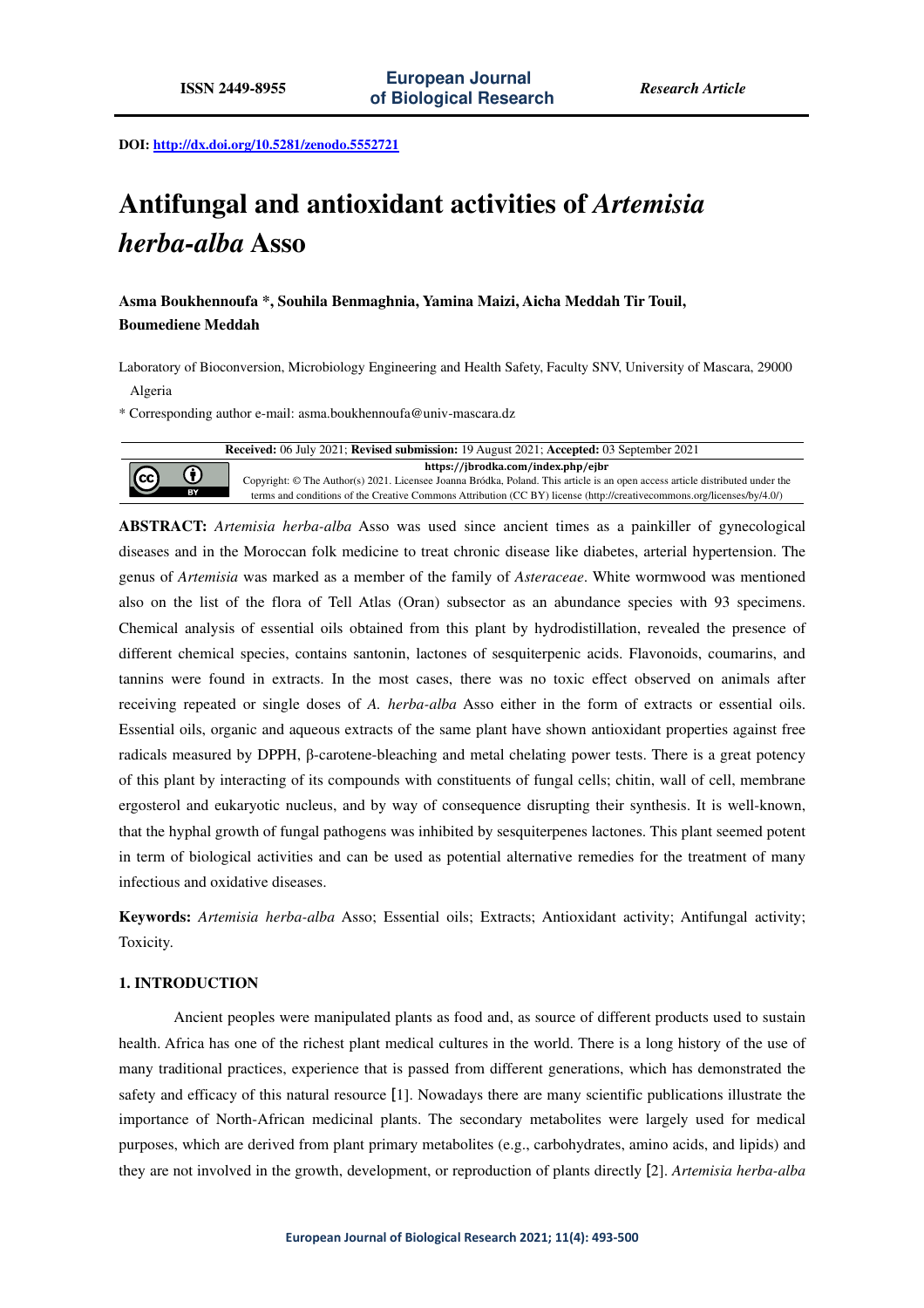Asso was mentioned on the list of the flora of Tell Atlas (Oran) subsector as an abundance species with 93 specimens [3]. *Artemisia* is a member of the plant family *Asteraceae* (*Compositae*). This genus contained more than 300 different species, which is mainly found in arid and semi-arid areas of America, Europe, and North Africa as well as in Asia [4]. Folk medicine was used this plant since ancient times to treat arterial hypertension and/or diabetes [5]. Essential oils obtained from wormwood (0.003 to 0.3%) contained flavonoids, santonin, lactones of sesquiterpenic acids, pentacyclic, coumarins, tannins, triterpenes and anthracenosides [6]. The chemical constituents identified by CPG-MS were classified into five classes, these were: monoterpenes hydrocarbon (11.40%), oxygenated monoterpenes (80.85%), monoterpenes alcohol (2.43%), sesquiterpenes (0.76%) and other constituents (4.03%) [7]. The antibacterial activities of essential oils extracted by hydrodistillation from the aerial parts of the same plant in southern Tunisia, revealed that, oil type III was the most active against *S. aureus* and *B. cereus*, while oil type IV was the most active against *E. coli* and *Salmonella sp.* [8]. An aqueous extract of the leaves and bark of *A. herba-alba* produced significant reduction in glucose level compared to methanolic extract had no effect on glucose level [9].This paper reviewed the antifungal and antioxidant activities of *A. herba-alba* and future solution againstdifferent illnesses which they are impossible to treat by synthetic drugs.

### **2. TOXICITY OF** *ARTEMISIA HERBA-ALBA* **ASSO**

Toxicity constitutes the primary step before taking any medicinal plants either orally or externally. For this purpose, the animals are usually used as a test model, due to their physiology similar to that of humans. *Artemisia herba-alba* was tested with different protocols based on several doses. No actions of oilspecific modes regarding biological effects were mentioned, i.e., cytoplasmic mutant induction, cytotoxicity, gene induction and antigenotoxic activity of *A. herba-alba* were observed in this study [10]. Indeed no histopathological changes were observed in the studied organs (heart, liver, kidney, medulla spinalis and brain) in group of animals received aqueous extract of *A. herba-alba* (85 mg/kg) after chronic and acute treatment [11]. Adult female rats did not have a negative effect on fertility after ingestion of *A. herba-alba*, without the increase in ovarian weight and in viable fetus's number [12]. A dose of 850 mg/kg of the essential oil of *A. herba-alba* was seen as LD<sub>100</sub> after the first 30 min of experiment, the abnormal behavior as corner sitting and rapid breathing were observed with a dose of 500 mg/kg in the group of the treated animals [13]. The histological sections of liver, kidney and spleen tissues of rats treated with one dose of *A. herba-alba*  (AHA) (5 g/kg) showing well-preserved normal cells prominent cytoplasm, nucleus and nucleolus and venous after 14 days [14]. On the contrary treatment at different doses ranging from 375 to 500 μg/ml of *A. herbaalba* extract produced a remarkable changes such as, reduction in bone marrow cells division coupled to the induction of chromatid exchanges and micronucleus formation [15].

## **3. ANTIOXIDANT ACTIVITY OF** *ARTEMISIA HERBA-ALBA* **ASSO**

The oxidant power of free radicals resulting from many factors such as oxidative stress, alcohol, heavy metals, and increase in atmospheric temperature, etc. constitutes a major public health problem, given the upward trends in irreversible diseases affecting the body. For this, humans have resorted to the green world as a miraculous solution and by referring to the habits of ancient peoples. Several herbal remedies have been approved for their antioxidant activities. In the first place, the usual methods used to determine the antioxidant activities of medicinal plants were capacity for scavenging the DPPH, nitrite oxide free radicals, ß carotene-bleaching test and metal chelating power. Inoxidative stress can be caused by the reactive species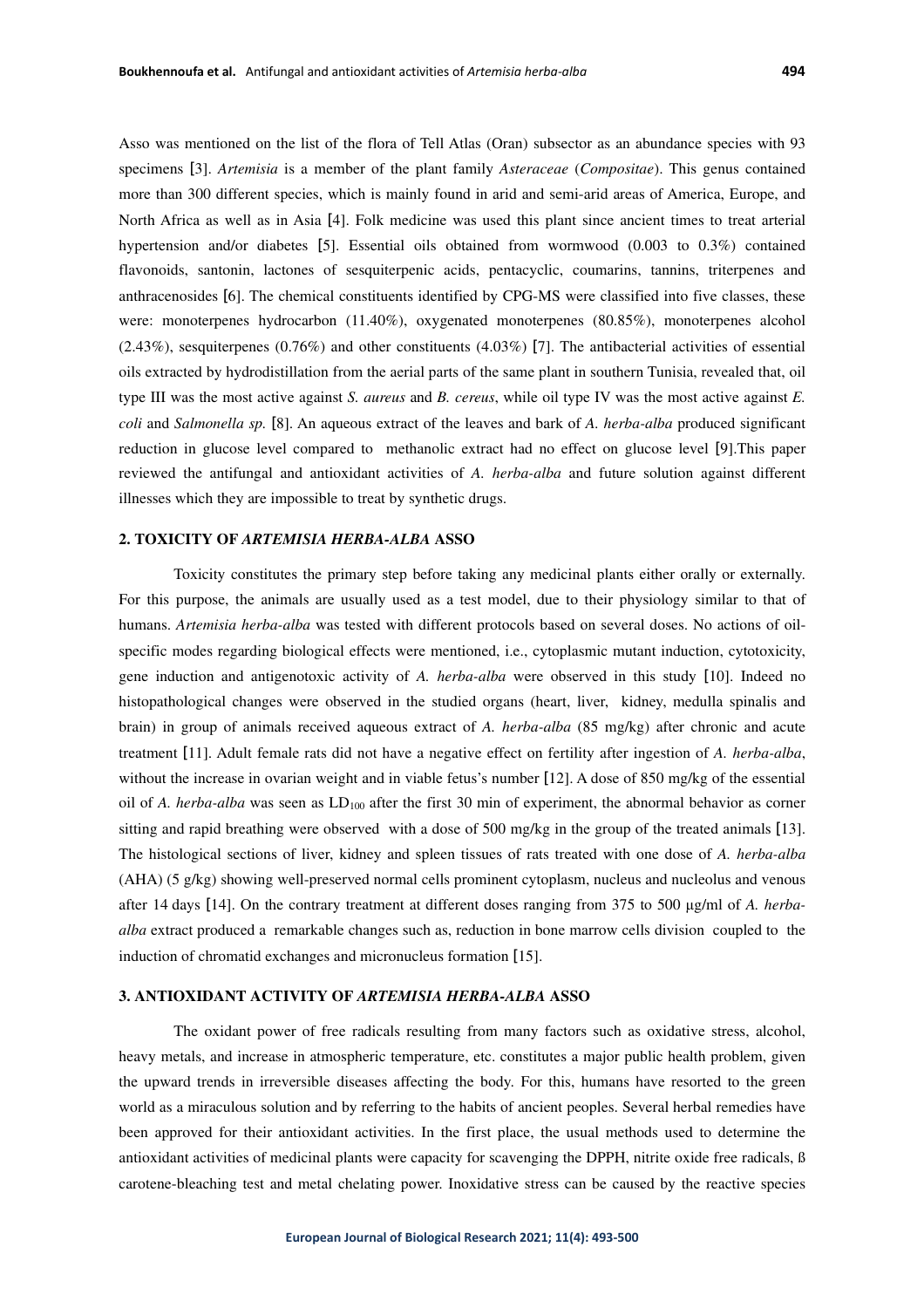and by way of consequence, they can cause direct damage to the cellular DNA and are mutagenic therefore, and it may also cause promote proliferation, apoptosis, metastasis of different cell types and invasiveness. The modification of DNA bases produced by oxidative stress with hydroxylation in Alzheimer's disease, like conversion of cytosine to 5-hydroxymethylcytosine [16]. The intake of vitamins A, C, E, selenium and zinc must be done as physiological doses, because a daily intake of vitamin A and β-carotene in high doses led to increased mortality in at-risk subjects such as smokers, these molecules trapping oxygen-reactive species [17]. *A. herba-alba* was renowned for its higher level of oxygenated monoterpenes, which gave its property to be a radical scavenging agents. Antioxidant activities of *A. herba-alba* oil, and *Artemisia campestris* oil with IC 50 values: 1.00 μl/ml DPPH solution and 2.08 μl/ml DPPH solution respectively, were found too low comparatively to that of ascorbic acid (2.54 μg/ml DPPH solution) [18]. *A. herba-alba* essential oil gave an IC50 value of 0.14 mg/ml, against the synthetic antioxidant BHA (11 μg/ml). The IC<sub>50</sub> value determined by βcarotene bleaching was found to be around 0.2 mg/ml [19]. Ferric reducing antioxidant power test of different essential oil concentrations (5 to 70 µg/ml) of *A. herba-alba* were found to be  $0.250 \pm 0.021$ , 0580  $\pm 0.040$ and 0.925 ± 0.032, respectively at 10, 30 and 70 μg/ml [20]. Essential oils of *A. herba-alba* harvested in different regions of Tunisia showed moderate antiradical activity  $(IC_{50}: 110-1300 \mu g/ml)$  and weak reducing power (CE<sub>50</sub>: 1.2-2.9 mg/ml), the absence of phenolic monoterpenes such as carvacrol and thymol, which are known to be associated to a strong antioxidant power, could explain these results [21]. Contrary *A. herba-alba* essential oil showed the lowest DPPH scavenging ability  $(IC_{50} = 77 \pm 3.69 \text{ mg/ml})$  compared to *M. pulegium* and *O. compactum* essential oils. β-carotene and TBARS assays showed two values of I% = 61.89 ± 0.55% and  $I_{50} = 985.94 \pm 1.72$  mg/ml respectively [22]. Essential oils extracted from white wormwood were marked by their low antioxidant activity measured by DPPH radical scavenging assay (EC<sub>50</sub> = 2.33  $\pm$  0.47%) compared to rose-scented geranium and bay laurel essential oils  $(1.85 \pm 0.20, \text{ and } 0.04 \pm 0.005\%)$ , respectively [23].

In parallel, the IC50 of ethyl acetate and aqueous extract of *A. herba-alba*, evaluated by DPPH method was found around 32.9  $\pm$  0.036 and 154  $\pm$  0.014 µg/ml respectively [24]. The DPPH free radical method revealed a high rate of  $IC_{50}$  20.64  $\pm$  0.84 mg/L in *Artemisia* compared to several plant extracts [25]. Methanolic extract of *A. herba-alba* seemed potent with IC<sub>50</sub> values were 100, 524, and 1720 µg/ml for DPPH, β-carotene bleaching, and ferric chelating assays, respectively. The ferric-reducing power was 372 µmol Fe<sup>2+</sup>/g [26]. In the same study, the highest antioxidant activity  $(34.78 \pm 2.8 \text{ min } l/\text{mg})$  was found in *A*. *herba-alba* extracts showed using AAPH assay. At a concentration of 0.8 mg/ml, the ethanolic extract of the white wormwood achieved 50% of the anti-radical activity, also this extract gave a higher reducing power of  $Fe<sup>3+</sup> (0.838 \pm 0.2$  mg/ml) compared to the ascorbic acid [27].

The strong antioxidant activity of essential oil, organic and aqueous extracts of *A. herba-alba* can be explained by the presence of minor components, major components, synergistic effects between the total or a part of these compounds which they extracted at the same time during the extractions process either by evaporation or by maceration. The lower content of oxygenated monoterpenes and higher content of oxygenated sesquiterpenes could be related to low antioxidant activity [28]. The presence of minor oxygen terpenoids and sesquiterpene hydrocarbons could reflect the weakness of the antioxidant activities of essential oils [29, 30]. It is well-known that, flavonoles, phenolics, as well as betacyanins give potent antioxidant activities to medicinal plants extracts [31].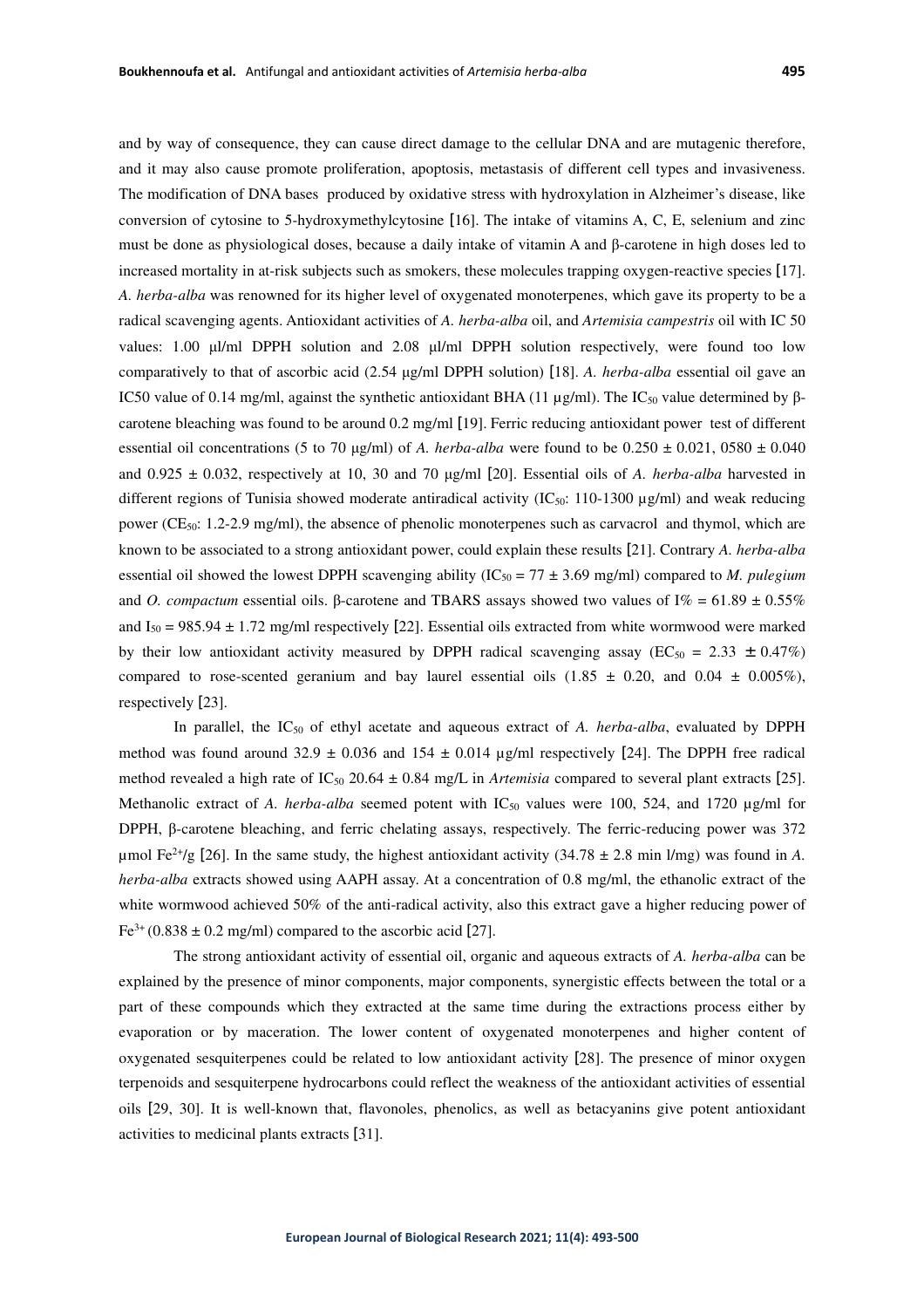# **4. ANTIFUNGAL ACTIVITIES**

Plants defend themselves against animals, insect pests, weeds, pathogenic microorganisms and UV rays from the sun using different mechanisms. Among which, we can cite mechanical and chemical defenses. The first linked to the use of thorns, the hard barks of the trunk, or the secretion of tree gums. However the second was based on the use of the secondary metabolites (polyphenols, alkaloids, terpenoids, etc.) which can subsequently render the organs inedible or even toxic. Indeed the difficulty of developing an antifungal treatment is related to the ultrastructure of fungal cell, i.e., the cell wall, the different constituents of the membrane like ergosterol and chitin, eukaryotic nucleus and to the resistance phenomena appeared against antifungal molecules themselves [32]. In fact there is no much information available on the mode of action of the natural products inhibiting fungal growth, but researchers in most cases have come up with ideas based on the mechanisms of synthetic molecules. With reference to the literature, *A. herba-alba* has been mentioned as essential oils or as extracts obtained by different methods. The biological effectiveness of essential oil is attached to their different chemical compounds acting on the one hand and synergistically or antagonistically on the other hand. After treatment of diploid yeast cells (D7) with *A. herba-alba* EOs, cells appeared more sensitive, especially to *Artemisia*, the cytotoxic effects of EOs are facilitated by the less thick cell wall at budding sites of exponential phase cells and may be mediated by effects on the cell membranes [10]. Essential oils obtained from steam distillation of *A. herba-alba* showed 100% inhibition of fungal growth against *Penicillium citrinum* and *Mucor rouxi* at a 1000  $\mu$ g/ml for the crude steam distillate oil [33]. Thymol and (S)limonene were found as the most potent antifungal compounds against *R. solani, F. oxysporum*, *P. digitatum* and *A. niger*, their inhibitory effect against pectin methyl esterase (PME), cellulase and polyphenol oxidase (PPO), were evaluated to determine their mode of action [34].

In contrary EO of *A. herba-alba,* rich with thujone and poor in camphor and 1,8-cineol, showed the lowest antifungal action against four isolates of *Fusarium culmorum* [35]. Oxygenated monoterpenes marked by their highest antimicrobial activity on whole cell and possess antifungal effects. These compounds diffuse into cell membrane and damage the structures [36]. Linalool interacts with constituents of fungal cell membranes by disrupting ergosterol biosynthesis in *Candida albicans* [37]. All sesquiterpenes lactones showed a great potency to inhibit the hyphal growth of different fungal pathogens damaging crop plants [38].

Microbiological results indicated that aqueous extracts obtained from *A. herba-alba* possessed weak antibacterial and low inhibitory activities against the baker's yeast (*Saccharomyces cerevisiae)* [39]. Aqueous extracts obtained from the aerial parts of *A. herba-alba* have antimicrobial properties against *Fusarium graminearum and F. sporotrichioides* [40]. Polyphenols affect biomembranes, enzyme inhibition and DNA alkylation, in addition, stilbenes can accumulate in plant tissues to inhibit fungal growth [41, 42]. Tannins may inactivate microbial adhesins, enzymes, cell envelope transport proteins, etc. They could also bind to polysaccharide [43]. *Candida albicans* was inhibited *in vitro* by coumarin, but these metabolites seemed contraceptive during an experiment on rabbits [44, 45]. Flavonoids could inhibit mitochondrial F1-ATPase of rat brain and liver including other polyphenolic compounds, in particular, resveratrol and genistein displayed noncompetitive kinetics, contrary (+)-catechin, (+)- epicatechin, (-)-epicatechin, and (-)-epigallocatechin were ineffective [46]. The phenols compounds containing in different essential oils were marked by their toxic effect on primarily the inactivation of fungal enzymes containing the SH group in their active sites or by disturbing structure of fungal cell membrane [47]. Alkaloids and their derivates were shown to have an important antifungal activity against *Candida albicans* (ATCC 10231) [48]. Mycelium growth was the most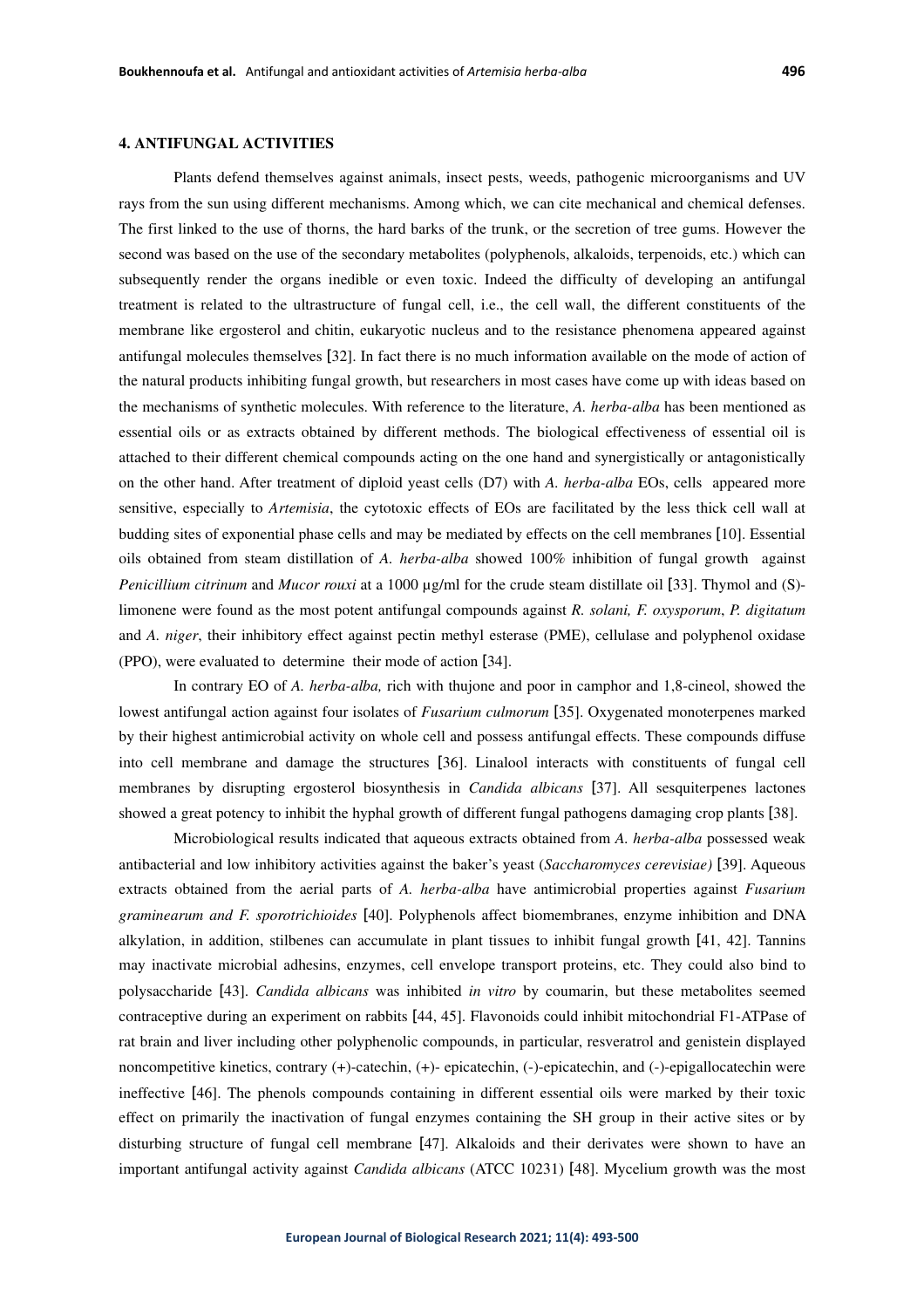affected by the essential oil of *A. herba-alba*, followed by spore germination and then sporulation of three species of *Fusarium* (*F. moniliforme*, *F. solani*, *F. oxysporum*) [49]. The essential oil obtained from Jordanian samples in flowering stage in Buseirah, revealed a potent inhibitory effect on germ tube formation in *C. albicans* with inhibition of filamentation around 90% at a concentration 0.16 mg/ml [50]. Resveratrol seemed an inhibitor agent of conidial germination of *Botrytis cinerea* and also decrease the germination of sporangia of *Plasmopara viticola* whereas its glucoside reduced also fungal spore germination [51,52]. Other study suggested that the *A. herba-alba* extracts were considerably inhibited the growth of *Candida albicans* in a dose 4000 ppm in MIC test [53].

## **5. CONCLUSIONS**

Currently, antimicrobial resistance becomes a public health problem, for this purpose the world has resorted to medicinal plants because of their content in basic chemicals used in the synthesis of synthetic drugs. *Artemisia herba-alba* recorded as alternative remedies to treat many infectious and oxidative diseases. The different phenolic compounds such as, lactones of sesquiterpenic acids, flavonoids, coumarins and tannins were found in white wormwood as secondary metabolites. Potent antifungal and antioxidant activities were observed against fungal strains and free radicals respectively.

**Authors' Contributions:** AB, SB, YM, AMTT and BM planned, conceptualized, designed and structured the article. AB, SB and YM wrote the draft of article. AB, SB and YM done research studies. The manuscript was corrected and formatted by AMTT and BM. The article was scrutinized and finalized by AB, SB and YM. All authors read and approved the final manuscript.

**Conflict of Interest:** The authors have no conflict of interest to declare.

### **REFERENCES**

- 1. Kuete V, eds. Medicinal Plant Research in Africa: Pharmacology and Chemistry. London, Newnes, 2013.
- 2. Ramawat KG, Mérillon JM, eds. Bioactive Molecules and Medicinal Plants. Verlag Springer Science & Business Media, 2008.
- 3. Aouadj SA, Nasrallah Y, Hasnaoui O. Regional phytogeographic analysis of the flora of the Mounts of Saida (western Algeria): evaluation-restoration report. Biodivers J. 2020; 11: 25-34.
- 4. Wright CW, eds. Artemisia. London, CRC Press, 2001.
- 5. Mohamed AH, El-Sayed MA, Hegazy ME, Helaly SE, Esmail AM, Mohamed NS. Chemical Constituents and Biological Activities of *Artemisia herba-alba*. Rec Nat Prod. 2010; 4: 1-25.
- 6. IUCN. A guide to medicinal plants in North Africa. Malaga, IUCN Centre for Mediterranean Cooperation, 2005.
- 7. Boukhennoufa A, Tir Touil Meddah A, Meddah B, Gabaldó JA, Sonnet, P. Comparative Study Of *Artemisia Herba Alba* Asso And *Citrus Aurantium* Essential Oils. Microbiol Biotech Food Sci. 2019; 9: 622-627.
- 8. Mighri H, Hajlaoui H, Akrout A, Najjaa H, Neffati M. Antimicrobial and antioxidant activities of *Artemisia herbaalba* essential oil cultivated in Tunisian arid zone. C R Chimie. 2010; 13: 380-386.
- 9. Al-Khazraji SM, Al-Shamaony AL, Twaij HAA. Hypoglycaemic effect of *Artemisia herba alba*. I. Effect of different parts and influence of the solvent on hypoglycaemic activity. J Ethnopharmacol. 1993; 40: 163-166.
- 10. Bakkali F, Averbeck S, Averbeck D, Zhiri A, Idaomar M. Cytotoxicity and gene induction by some essential oils in the yeast *Saccharomyces cerevisiae*. Mutat Res. 2005; 585: 1-13.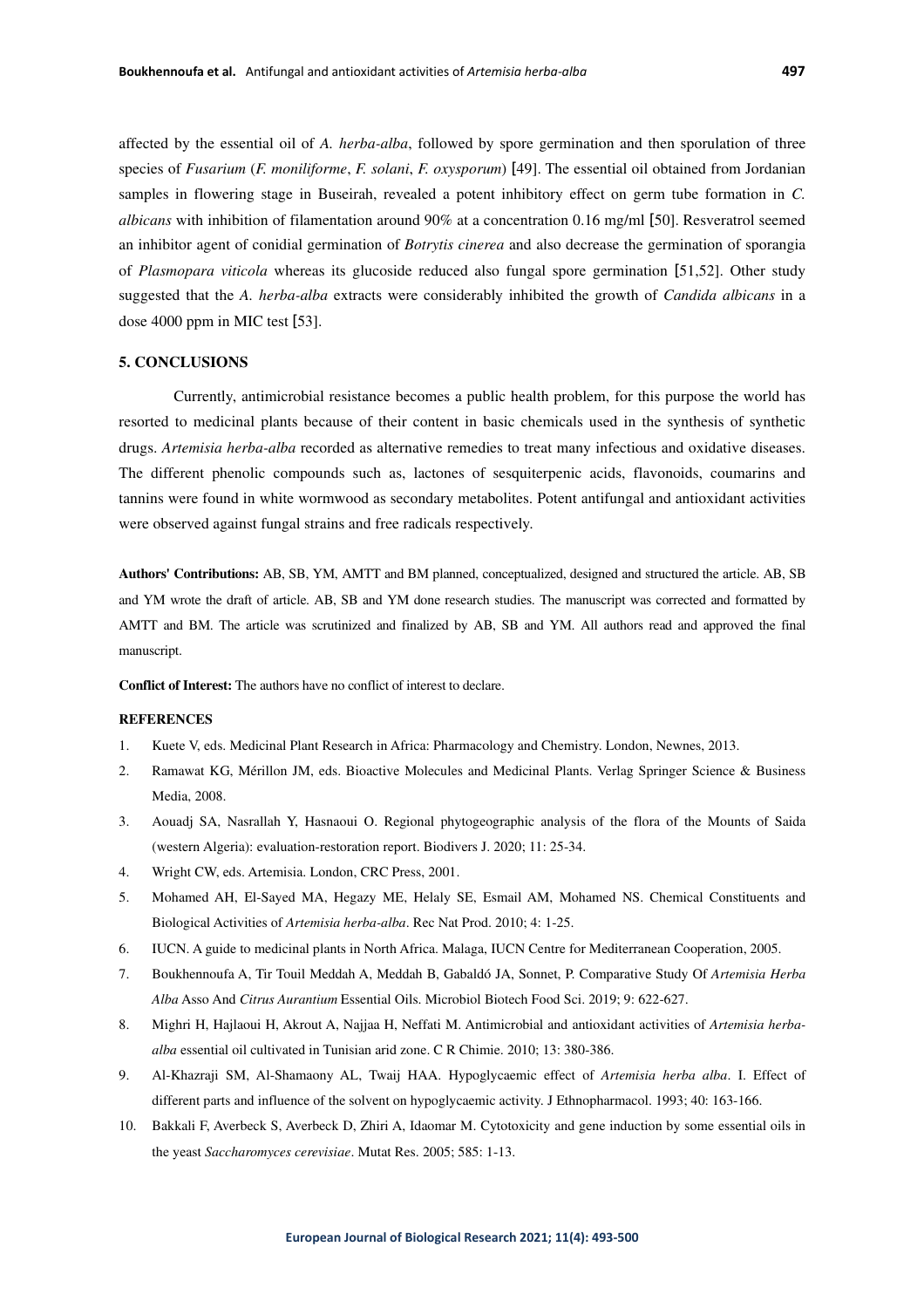- 11. Iriadam M, Musa D, Gümüflhan H, Baba F. Effects of two Turkish medicinal plants *Artemisia herba-alba* and *Teucrium polium* on blood glucose levels and other biochemical parameters in rabbits. J Mol Cell Biol. 2006; 5: 19-  $24.$
- 12. Moufid A, Eddouks M. *Artemisia herba alba*: A popular with potential medicinal properties. Pak J Biol Sci. 2012; 15: 1152-1159.
- 13. Bertella A, Benlahcena K, Abouamamaa S, Pintob Diana CGA, Maamara K, Kihala M, Silvab Artur MS. *Artemisia herba-alba* Asso essential oil antibacterial activity and acute toxicity. Ind Crop Prod. 2018; 116: 137-143.
- 14. Lahna A, Benjelloun N, Seddik N, Farida M, Naya A, Oudghiri M. Toxicological Study of the Effect in vivo and in vitro of *Artemisia herba-alba* Aqueous Extract in Rats. Pharmacogn Res. 2020; 12: 207-211.
- 15. Abderrahman SM, Shbailat SJ. Genotoxic and cytotoxic effects of *Artemisia herba-alba* on mammalian cells. Caryologia. 2014; 67: 265-272.
- 16. Rani V, Yadav UCS, eds. Free Radicals in Human Health and Disease. India, Springer, 2014.
- 17. Pincemail J, Bonjean K, Cayeux K, Defraigne JO. Mécanismes physiologiques de la défense antioxydante Physiological action of antioxidant defenses. Nutr Clin Metab. 2002; 16: 233-239.
- 18. Akrout A, El Jani H, Amouri S, Neffati M. Screening of antiradical and antibacterial activities of essential oils of *Artemisia campestris* l., *Artemisia herba alba* asso, & *Thymus capitatus* hoff et link growing wild in the southern of Tunisia. Res Sci Technol. 2010; 2: 29-39.
- 19. Zouari S, Zouari N, Fakhfakh N , Bougatef A, Ayadi MA, Neffati M. Chemical composition and biological activities of a new essential oil chemotype of Tunisian *Artemisia herba alba* Asso. J Med Plants Res. 2010; 4: 871-880.
- 20. Kadri A, Ben Chobba I, Zarai Z, Békir A, Gharsallah N, Damak M, Gdoura R. Chemical constituents and antioxidant activity of the essential oil from aerial parts of *Artemisia herba-alba* grown in Tunisian semi-arid region. Afr J Biotechnol. 2011; 10: 2923-2929.
- 21. Bourgou S, Tammar S, Salem N, Mkadmini K, Msaada K. Phenolic Composition, Essential Oil, and Antioxidant Activity in the Aerial Part of *Artemisia Herba-Alba* from Several Provenances: A Comparative Study. Int J Food Prop. 2015; 19: 549-563.
- 22. Sbayou H, Boumaza A, Hilali A, Amghar S. Antioxidant properties of *Artemisia herba-alba* Asso., *Mentha pulegium* L. and *Origanum compactum* Benth. essential oils. J Mater Environ Sci. 2016; 8: 2908-2912.
- 23. Rafiq R, Hayek S, Anyanwu U, Hardy B, Giddings V, Ibrahim S, Kang H. Antibacterial and Antioxidant Activities of Essential Oils from *Artemisia herba-alba* Asso., *Pelargonium capitatum* × *radens* and *Laurus nobilis* L. Foods. 2016; 5: 1-12.
- 24. Khennouf S, Iratni N, Baghiani A, Harzallah D, Arrar L. Antioxidant and antibacterial activities of extracts from *Artemisia herba alba* Asso. leaves and some phenolic compounds. J Med Plant Res. 2010; 13: 1273-280.
- 25. Khlifi D, Sghaier R M, Amouri S, Laouini D, Hamdi M, Bouajila J. Composition and anti-oxidant, anti-cancer and anti-inflammatory activities of *Artemisia herba-alba*, *Ruta chalpensis* L. and *Peganum harmala* L. Food Chem Toxicol. 2013; 55: 202-208.
- 26. Younsi F, Trimech R, Boulila A, Ezzine O, Dhahri S, Boussaid M, Messaoud C. Essential Oil and Phenolic Compounds of *Artemisia herba-alba* (Asso.): Composition, Antioxidant, Antiacetylcholinesterase, and Antibacterial Activities. Int J Food Prop. 2015; 19: 1425-1438.
- 27. Boukhennoufa A, Benmaghnia S, Meddah B, Tir Touil Meddah A. Antioxidant activity of extracts formulated from *Citrus aurantium* and *Artemisia herba alba*. Eur J Biol Res. 2020; 10: 343-351.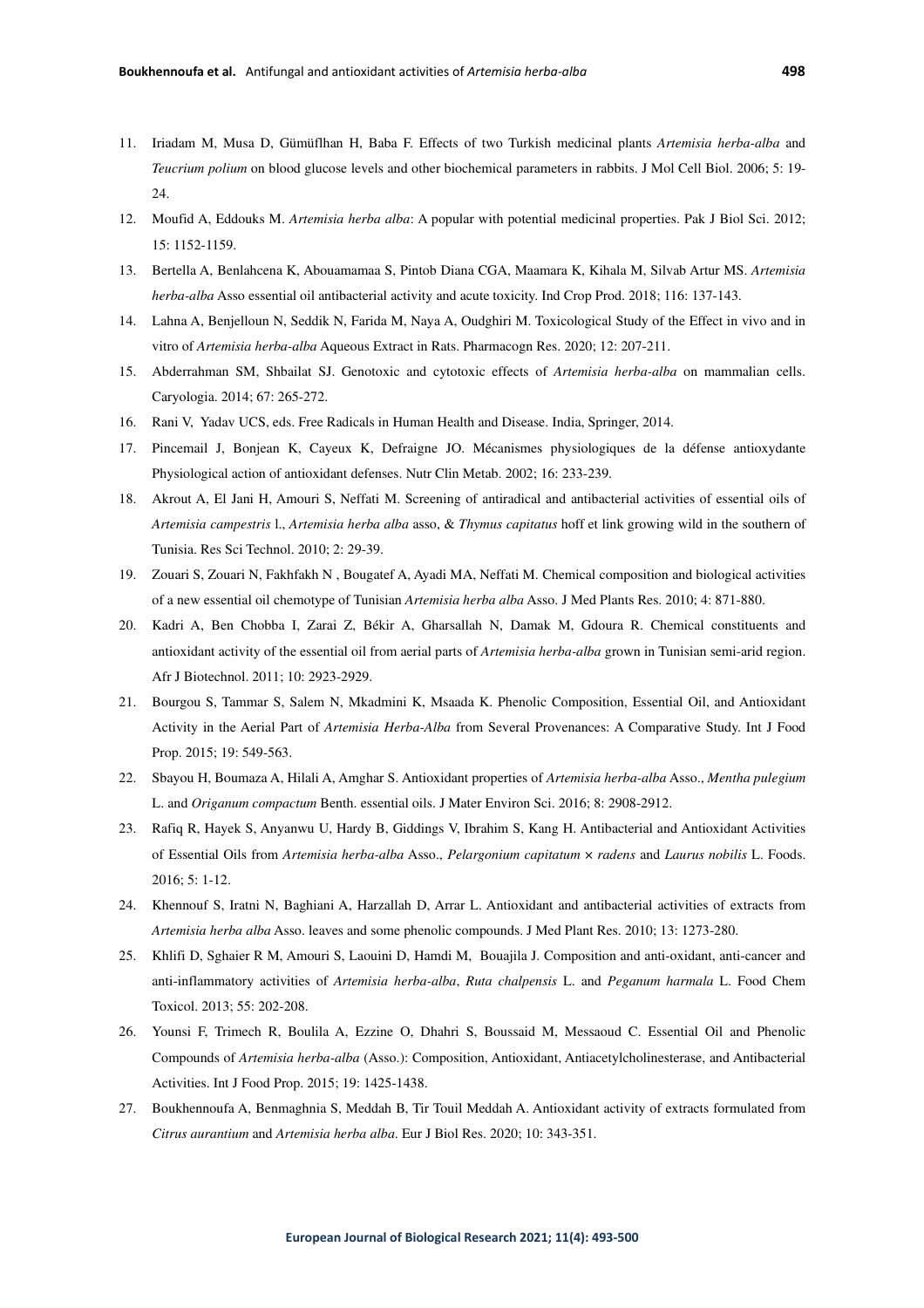- 28. Saei-Dehkordi SS, Tajik H, Moradi M, Khalighi-Sigaroodi F. Chemical composition of essential oils in *Zataria multiflora* Boiss. from different parts of Iran and their radical scavenging and antimicrobial activity. Food Chem Toxicol. 2010; 48: 1562-1567.
- 29. Cavar S, Maksimovic M, Solic ME, Jerkovic-Mujkic A, Besta R. Chemical composition and antioxidant and antimicrobial activity of two *Satureja* essential oils. Food Chem. 2008; 111: 648-653.
- 30. Ricci D, Fraternale D, Giamperi L, Bucchini A, Epifano F, Burini G, Curini M. Chemical composition, antimicrobial and antioxidant activity of the essential oil of *Teucrium marum* (Lamiaceae). J Ethnopharmacol. 2005; 98: 195-200.
- 31. Yeddes N, Chérif J, Guyot S, Sotin H, Ayadi M. Comparative Study of Antioxidant Power, Polyphenols, Flavonoids and Betacyanins of the Peel and Pulp of Three Tunisian Opuntia Forms. Antioxidants. 2013; 2: 37-51.
- 32. Prasad R, Kapoor K. Multidrug Resistance in Yeast *Candida*. Int Rev Cet. 2005; 242: 215-248.
- 33. Saleh MA, Belal MH, EL-Baroty G. Fungicidal Activity of *Artemisia herba alba* Asso (Asteraceae). J Environ Sci Heal B. 2006; 41: 237-244.
- 34. Marei GIK, Abdel Rasoul MA, Abdelgaleil SAM. Comparative antifungal activities and biochemical effects of monoterpenes on plant pathogenic fungi. Pestic Biochem Phys. 2012; 103: 56-61.
- 35. Zahraoui M, Ababou B, El Yousfi B, Boukachabine K. Chemical Composition And Antifungal Activity Of Four Essential Oils Against Phytopathogens Responsible For Root Rot Of Wheat In Morocco. J Agric. 2017; 2: 127-138.
- 36. Cox S, Mann C. Determining the Antimicrobial Actions of Tea Tree Oil. Molecules. 2001; 6: 87-91.
- 37. Hsu CC, Lai WL, Chuang KC, Lee MH, Tsai YC. The inhibitory activity of linalool against the filamentous growth and biofilm formation in *Candida albicans*. Med Mycol. 2013; 51: 473-482.
- 38. Picman AK, Schneider EF. Inhibition of fungal growth by selected sesquiterpene lactones. Biochem System Ecol. 1993; 21: 307-314.
- 39. Marrif HI, Ali BH, Hassan KMJ. Some pharmacological studies on *Artemisia herba-alba* (Asso.) in rabbits and mice. J Ethnopharmacol. 1995; 49: 51-55.
- 40. Salhi N, Mohammed Saghir SA, Terzi V, Brahmi I, Ghedairi N, Bissati S. Antifungal Activity of Aqueous Extracts of Some Dominant Algerian Medicinal Plants. Biomed Res Int. 2017: 1-6.
- 41. Morrissey JP, ed. Biological activity of defence-related plant secondary metabolites. In: Osbourn AE, Lanzotti V. Plant derived from natural product synthesis, function, and application. London, Springer, 2009.
- 42. Morales M, Barcelo A, Ros PMA. Plant stilbenes: recent advances in their chemistry and biology. Adv Plant Physiol. 2000; 3: 39-70.
- 43. Ya C, Gaffney SH, Lilley TH, Haslam E, eds. Carbohydrate polyphenol complexation. In: Hemingway RW, Karchesy JJ. Chemistry and significance of condensed tannins. New York, Plenum Press, 1988.
- 44. Soine TO. Naturally occurring coumarins and related physiological activities. J Pharm Sci. 1964; 53: 231-264.
- 45. Thornes RD, ed. Coumarins: biology, applications and mode of action. New York, John Wiley & Sons, 1997.
- 46. Zheng J, Ramirez VD. Inhibition of mitochondrial proton F0F1-ATPase/ATP synthase by polyphenolic phytochemicals. Br J Pharmacol. 2000; 130: 1115-1123.
- 47. Hu Y, Zhang J, Kong W, Zhao G, Yang M. Mechanisms of antifungal and antiaflatoxigenic properties of essential oil derived from turmeric (*Curcuma longa* L.) on *Aspergillus flavus*. Food Chem. 2017; 220: 1-8.
- 48. Orhan I, Özçelik B, Karaoğlu T, Şener B. Antiviral and Antimicrobial Profiles of Selected Isoquinoline Alkaloids from *Fumaria* and *Corydalis* Species. Zeitschrift Naturforsch C. 2007; 62: 19-26.
- 49. Goudjil MB, Ladjel S, Bencheikh SE, Hammoya F, Bachagha Bensaci M, Zighmi S, Mehani M. Bioactivity of *Artemisia Herba alba* essential oil against plant pathogenic fungi. Pharma Chemica. 2016; 8: 46-52.